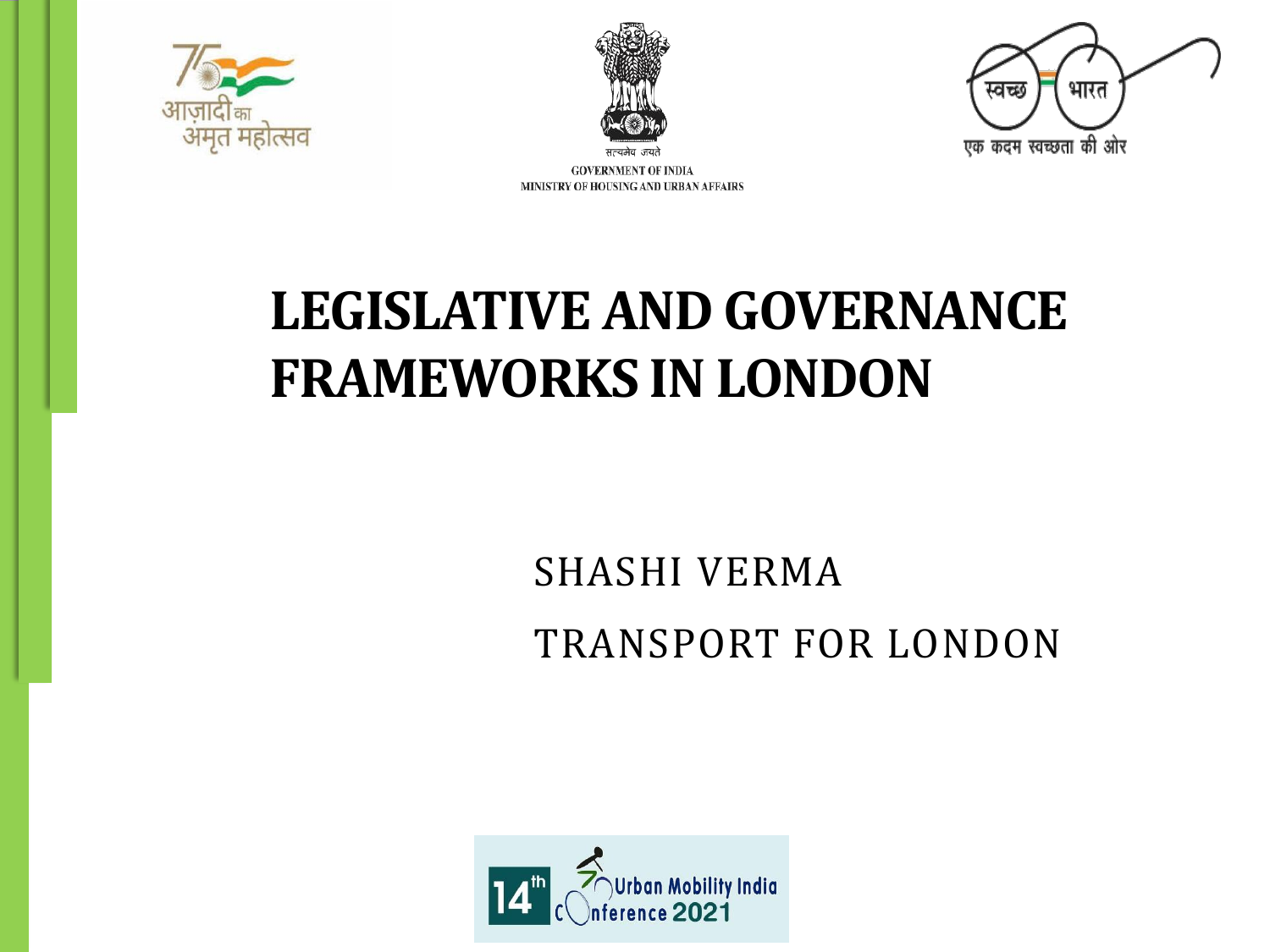#### KEY ASPECTS OF GOVERNANCE FRAMEWORK

- **Integration of responsibility and accountability**
	- One single transport body responsible for all aspects of transport – including public transport, road transport, walking cycling, environmental consequences of transport and long term planning
	- Close integration with land use planning
- **Cost of fragmentation?**

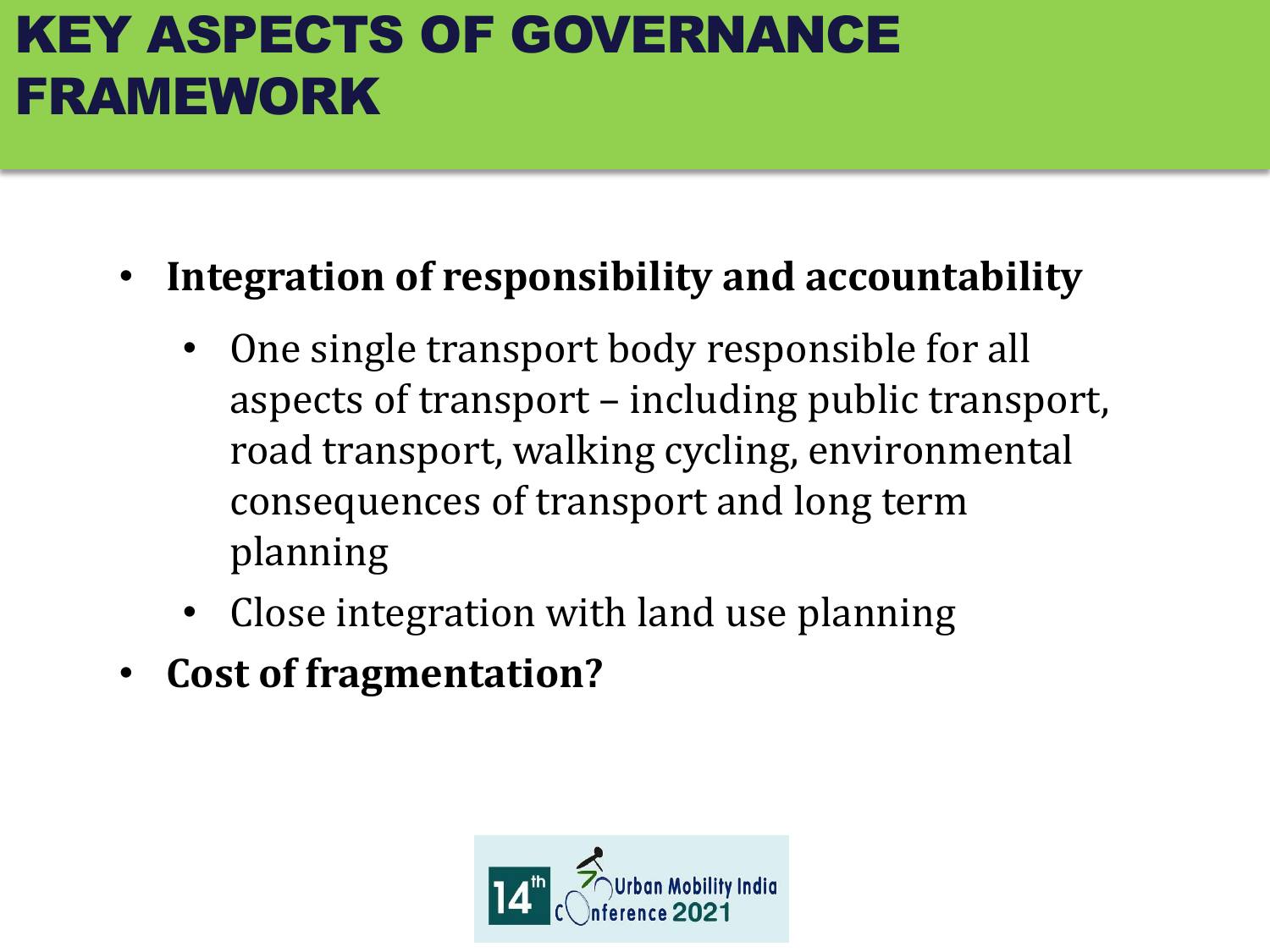# ROLE OF ADJACENT BODIES

- **Legal framework needs to be clear about the boundaries between mobility provision and adjacent bodies**
	- Police: Role in traffic management and enforcement; security
	- Fire brigade: Role in safety of transport network
	- Municipal authorities: Land use planning and integration with transport planning

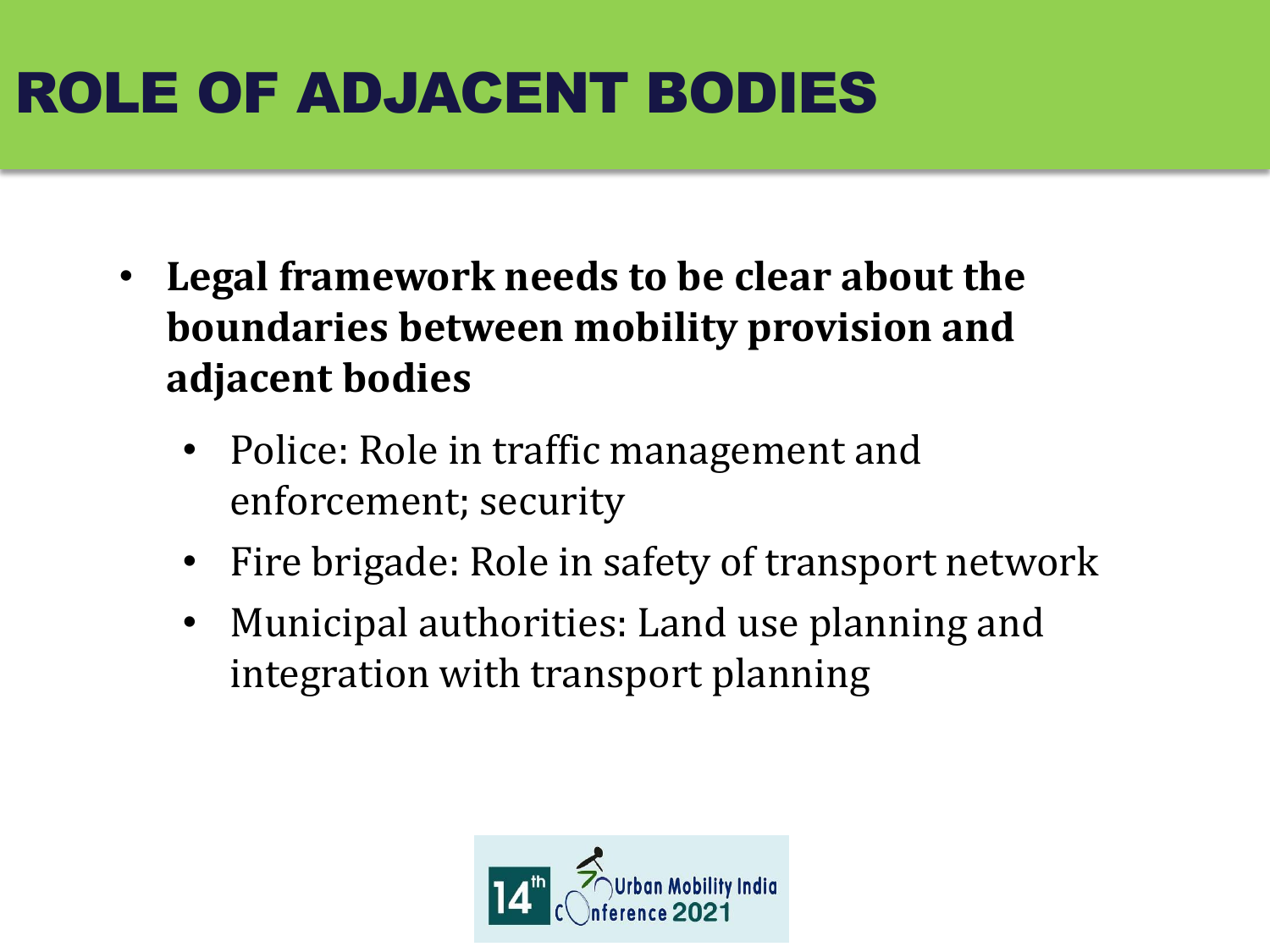## ENFORCEMENT POWERS

- **Systems work only with proper enforcement powers – for road transport, but also for public transport**
- **Important to be clear what is a criminal infringement (e.g., violation of traffic laws such as speeding) versus a civil offence (e.g., parking or bus lane infringement)**
- **Appropriate enforcement methods needed for each type of activity**

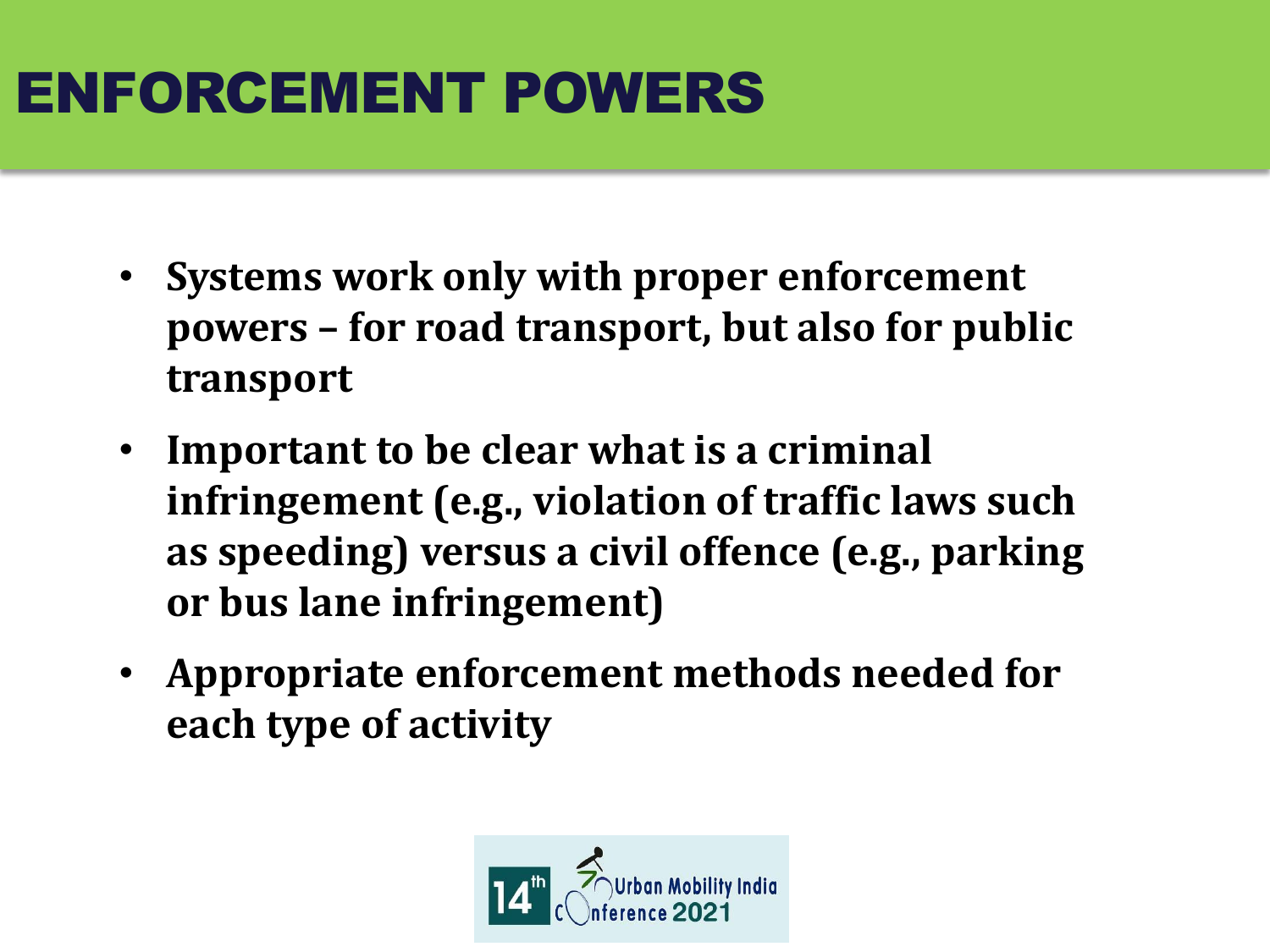# REGULATORY CHALLENGES

- **Fares and cost regulation for public transport**
	- Who is in charge
	- How does the regulated entity get confidence in the regulatory model – needed for investment
- **Contracting models and methods of regulating contracted entities**
	- Administrative regulation versus contractual regulation

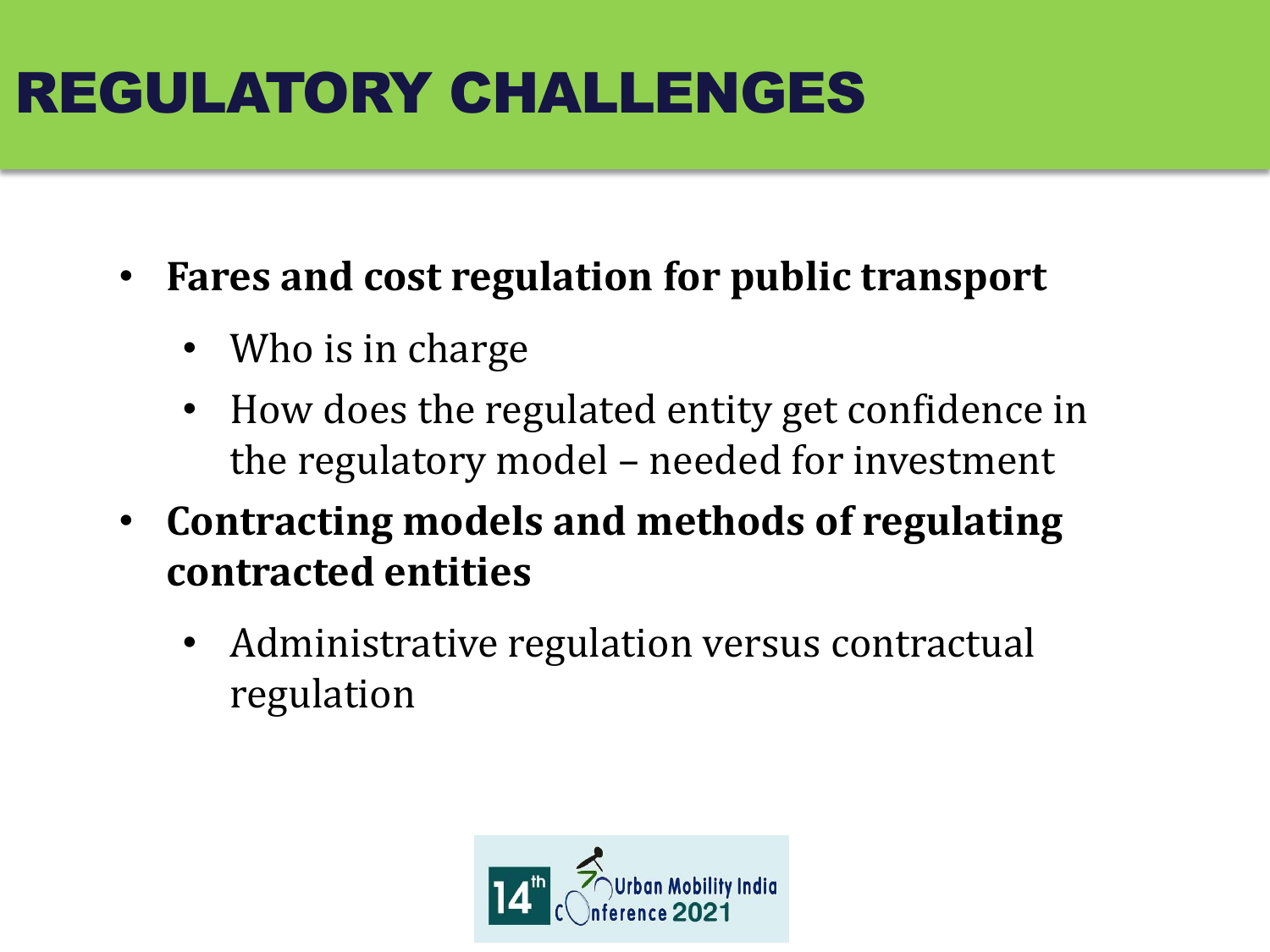# MODELS FOR DATA SHARING

- **Consider first what is** 
	- Personal data: names, addresses, travel patterns, payment details, etc.
	- Commercially sensitive data: tenders, pricing, etc.
	- Safety and security: Designs of security systems
	- Public data: Bus or train arrival times, timetables, maps, etc.
- **Good reason not to share first three**